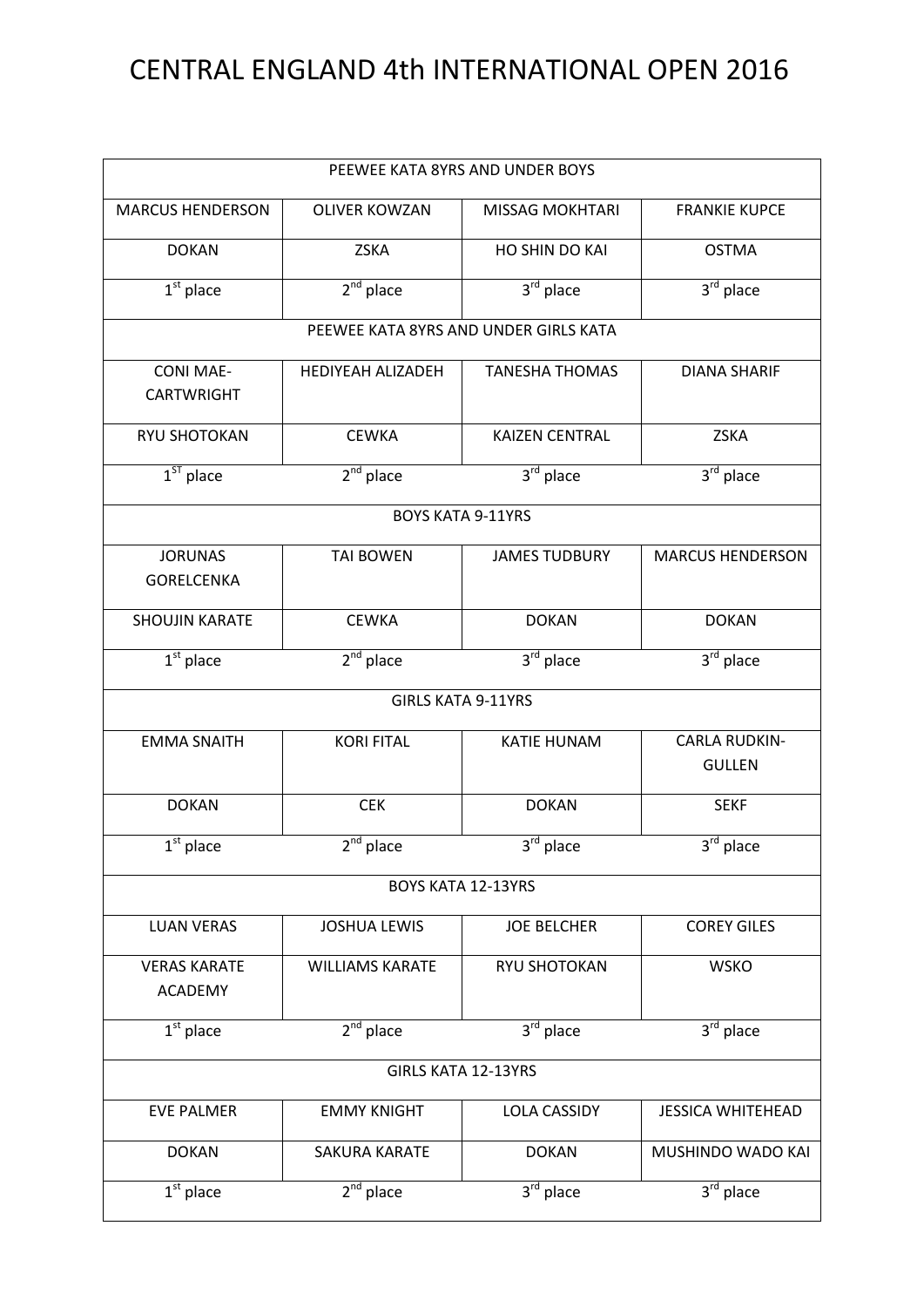|                                 | <b>CADET MALE KATA 14-15YRS</b>         |                                  |                                       |  |  |
|---------------------------------|-----------------------------------------|----------------------------------|---------------------------------------|--|--|
| <b>ROWAN REAVE</b>              | MITCHELL BRADLEY                        | <b>EOIN PURCELL</b>              | <b>LUKE KAVANAGH</b>                  |  |  |
| <b>KENSHO</b>                   | <b>CHASE WADO KAI</b>                   | <b>KHALSA CHAMPIONS</b>          | <b>VERAS KARATE</b><br><b>ACADEMY</b> |  |  |
| $\overline{1^{st}}$ place       | $2nd$ place                             | $3rd$ place                      | 3rd place                             |  |  |
|                                 | <b>CADET FEMALE KATA 14-15YRS</b>       |                                  |                                       |  |  |
| ALEXANDRA<br><b>JEDRZEJCZYK</b> | <b>HANNAH NICHOLSON</b>                 | REBECCA BRADBURN                 | <b>MARIYAH AKHTAR</b>                 |  |  |
| <b>KHALSA CHAMPIONS</b>         | <b>DOKAN</b>                            | <b>DOKAN</b>                     | <b>KENNY KARATE</b>                   |  |  |
| $1st$ place                     | $2nd$ place                             | $3rd$ place                      | $3rd$ place                           |  |  |
|                                 | ADULT KATA 16YRS PLUS MALE £100 PRIZE   |                                  |                                       |  |  |
| <b>BRAD PARFITT</b>             | <b>DAVE JOHNSTON</b>                    | <b>CALLUM WHATMORE</b>           | <b>DANIEL WILLIAMS</b>                |  |  |
| KARATE DO FEDERATION            | <b>KOKU SAI KARATE</b>                  | <b>KFA</b>                       | <b>JKS WALES</b>                      |  |  |
| $\overline{1^{st}}$ place       | $2nd$ place                             | $3rd$ place                      | $3rd$ place                           |  |  |
|                                 | ADULT KATA 16YRS PLUS FEMALE £100 Prize |                                  |                                       |  |  |
| ALEXANDRA<br><b>JEDRZEJCZYK</b> | <b>ANISHA MISTRY</b>                    | <b>ROSY WHITTLE</b>              | <b>NATASHA HOLMES</b>                 |  |  |
| <b>KHALSA CHAMPIONS</b>         | <b>KOMBAT FEDERATION</b>                | <b>KENNY KARATE</b>              | <b>KENNY KARATE</b>                   |  |  |
| $1st$ place                     | $2nd$ place                             | 3rd place                        | 3 <sup>rd</sup> place                 |  |  |
|                                 | TEAM KATA 9YRS AND UNDER                |                                  |                                       |  |  |
| <b>DOKAN</b>                    | <b>VERAS ACADEMY</b>                    | <b>CEWKA</b>                     |                                       |  |  |
| <b>DOKAN</b>                    | <b>VERAS KARATE</b><br><b>ACADEMY</b>   | <b>CEWKA</b>                     |                                       |  |  |
| $1st$ place                     | $2nd$ place                             | $3^{\overline{\text{rd}}}$ place | $3^{\overline{\text{rd}}}$ place      |  |  |
|                                 | TEAM KATA 10-15YRS                      |                                  |                                       |  |  |
| <b>DOKAN BRADBURN</b>           | <b>DOKAN PALMER</b>                     | <b>DOKAN FELLOWS</b>             | <b>TEAM RYU</b>                       |  |  |
| <b>DOKAN</b>                    | <b>DOKAN</b>                            | <b>DOKAN</b>                     | RYU SHOTOKAN                          |  |  |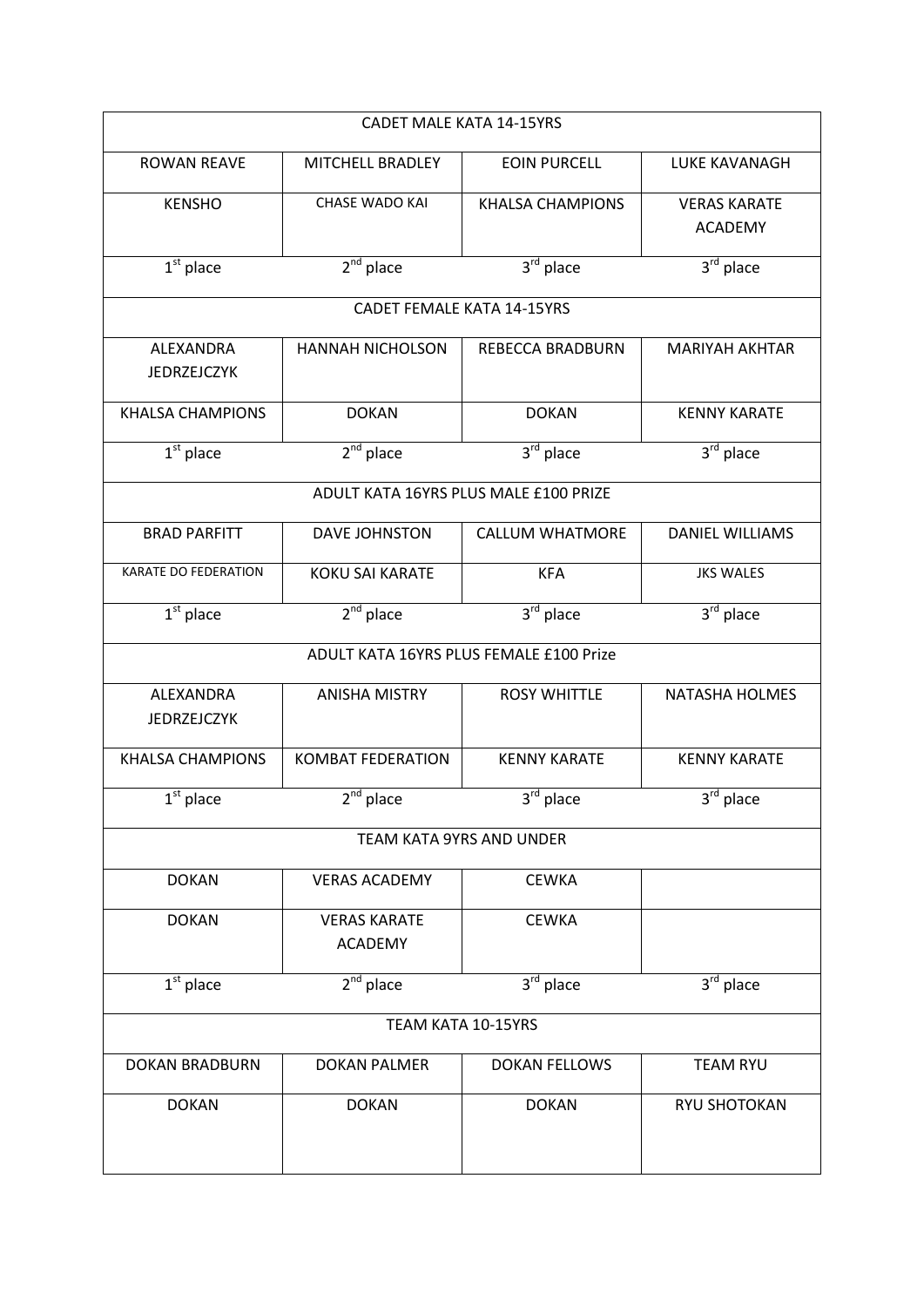| $\overline{1^{st}}$ place                   | $2nd$ place                            | 3rd place                               | $3rd$ place                      |  |
|---------------------------------------------|----------------------------------------|-----------------------------------------|----------------------------------|--|
|                                             |                                        | <b>SENIOR TEAM KATA</b>                 |                                  |  |
| <b>SHITO KAI</b>                            | SHUSHINKAI FEMALE                      | <b>SHUSHINKAI MALE</b>                  |                                  |  |
| <b>KARATE DO SHITOKAI</b><br><b>ENGLAND</b> | SHUSHINKAI                             | SHUSHINKAI                              |                                  |  |
| $1st$ place                                 | $2nd$ place                            | 3rd place                               | $3^{\overline{\text{rd}}}$ place |  |
|                                             |                                        | PAIRS KATA 9YRS AND UNDER               |                                  |  |
| <b>VERAS KARATE</b><br><b>ACADEMY</b>       | <b>DOKAN HENDERSON</b>                 | <b>DOKAN COLE</b>                       | <b>CEWKA</b>                     |  |
| <b>VERAS KARATE</b><br><b>ACADEMY</b>       | <b>DOKAN</b>                           | <b>DOKAN</b>                            | <b>CEWKA</b>                     |  |
| $\overline{1^{st}}$ place                   | $2nd$ place                            | $3rd$ place                             | $3rd$ place                      |  |
|                                             |                                        | PAIRS KATA 10-15 YEARS                  |                                  |  |
| <b>DOKAN BRADBURN</b>                       | <b>DOKAN PALMER</b>                    | CEK <sub>B</sub>                        | SAKURA KARATE<br><b>ACADEMY</b>  |  |
| <b>DOKAN</b>                                | <b>DOKAN</b>                           | <b>CEK</b>                              | <b>SAKURA KARATE</b>             |  |
| $1st$ place                                 | $2^{nd}$ place                         | 3rd place                               | $3rd$ place                      |  |
|                                             |                                        | PAIRS KATA 16YRS AND ABOVE              |                                  |  |
| <b>SHITO KAI</b><br>ANDERSON/BRIELEY        | <b>SAKURA KARATE</b><br><b>ACADEMY</b> | <b>CENTRAL KARATE</b><br><b>SCHOOLS</b> | MUSHINDO WADO KAI                |  |
| KARATE DO SHITO KAI<br><b>ENGLAND</b>       | SAKURA KARATE                          | <b>KOMBAT FEDERATION</b>                | MUSHINDO WADO KAI                |  |
| $1st$ place                                 | $2nd$ place                            | $3rd$ place                             | $3rd$ place                      |  |
| PEEWEE GIRLS 7YRS AND UNDER KUMITE          |                                        |                                         |                                  |  |
| <b>STELLA OSBOURNE</b>                      | <b>TAESHA THOMAS</b>                   | <b>ISABELLA CAMPBELL</b>                | LAILA HUNNAN                     |  |
| <b>KAIZEN CENTRAL</b>                       | <b>KAIZEN CENTRAL</b>                  | <b>VERAS KARATE</b><br><b>ACADEMY</b>   | <b>DOKAN</b>                     |  |
| $\overline{1^{st}}$ place                   | $2nd$ place                            | $3rd$ place                             | $3^{\overline{\text{rd}}}$ place |  |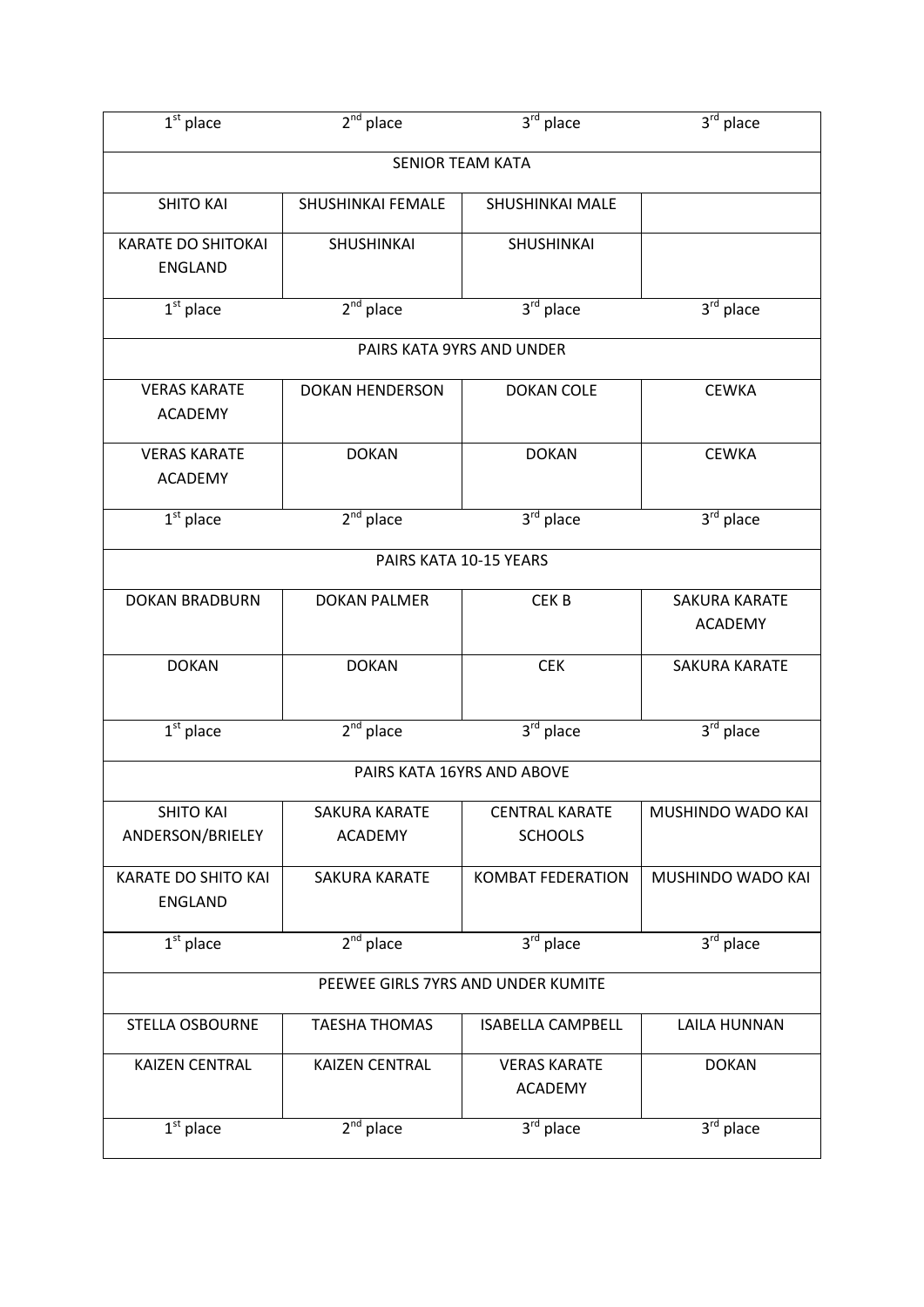| PEEWEE BOYS 7YRS AND UNDER KUMITE |                                          |                                       |                            |  |
|-----------------------------------|------------------------------------------|---------------------------------------|----------------------------|--|
| <b>SAMI GUATARRI</b>              | <b>AUSTIN COWE</b>                       | <b>JOSEPH FROST</b>                   | <b>MAZ XMANSON</b>         |  |
| <b>CEK</b>                        | <b>CEK</b>                               | <b>DOKAN</b>                          | <b>CEK</b>                 |  |
| $1st$ place                       | $2nd$ place                              | 3rd place                             | 3rd place                  |  |
|                                   | GIRLS 9YRS AND UNDER, UNDER 4FT 3 KUMITE |                                       |                            |  |
| ANNABELLA<br><b>CARRUTHERS</b>    | <b>MOLLY FAIRHEAD</b>                    | <b>NEVEAH THOMAS-</b><br><b>BIRCH</b> | <b>RUBY HAMILTON</b>       |  |
| <b>OSTMA</b>                      | <b>WIKF ENGLAND</b>                      | <b>VERAS KARATE</b><br><b>ACADEMY</b> | <b>SATORI MARTIAL ARTS</b> |  |
| $\overline{1^{st}}$ place         | $2nd$ place                              | $3rd$ place                           | $3rd$ place                |  |
|                                   | BOYS 9YRS AND UNDER, UNDER 4FT 3 KUMITE  |                                       |                            |  |
| <b>HARRISON JONES</b>             | <b>JACK GENTILI-WALSH</b>                | <b>HUSAIN HAIDARI</b>                 | <b>LOGAN HOWE</b>          |  |
| <b>WKKU</b>                       | <b>VERAS KARATE</b><br><b>ACADEMY</b>    | <b>CEWKA</b>                          | <b>WKKU</b>                |  |
| $1st$ place                       | $2nd$ place                              | $3rd$ place                           | $3rd$ place                |  |
|                                   | GIRLS 9YRS AND UNDER, OVER 4FT 3 KUMITE  |                                       |                            |  |
| <b>MOLLY FAIRHEAD</b>             | <b>MIYA BURKE</b>                        | SOUHILA SAYAH                         | <b>NIA BOW</b>             |  |
| <b>WIKF ENGLAND</b>               | <b>KENNY KARATE</b>                      | <b>WIKF ENGLAND</b>                   | <b>WKKU</b>                |  |
| $1st$ place                       | $2nd$ place                              | $3rd$ place                           | $3rd$ place                |  |
|                                   |                                          |                                       |                            |  |
|                                   | BOYS 9YRS AND UNDER, OVER 4FT 3 KUMITE   |                                       |                            |  |
| <b>LUCA VERAS</b>                 | <b>BENJAMIN</b><br><b>PACKWOOD</b>       | <b>RHYS DALY</b>                      | <b>IAN KINDLER</b>         |  |
| <b>VERAS KARATE</b>               | <b>CEK</b>                               | <b>KARATE DO</b>                      | <b>FUNAKOSHI KARATE</b>    |  |
| <b>ACADEMY</b>                    |                                          | <b>FEDERATION</b>                     | <b>NORTHEIM</b>            |  |
| $1st$ place                       | $2nd$ place                              | 3rd place                             | $3rd$ place                |  |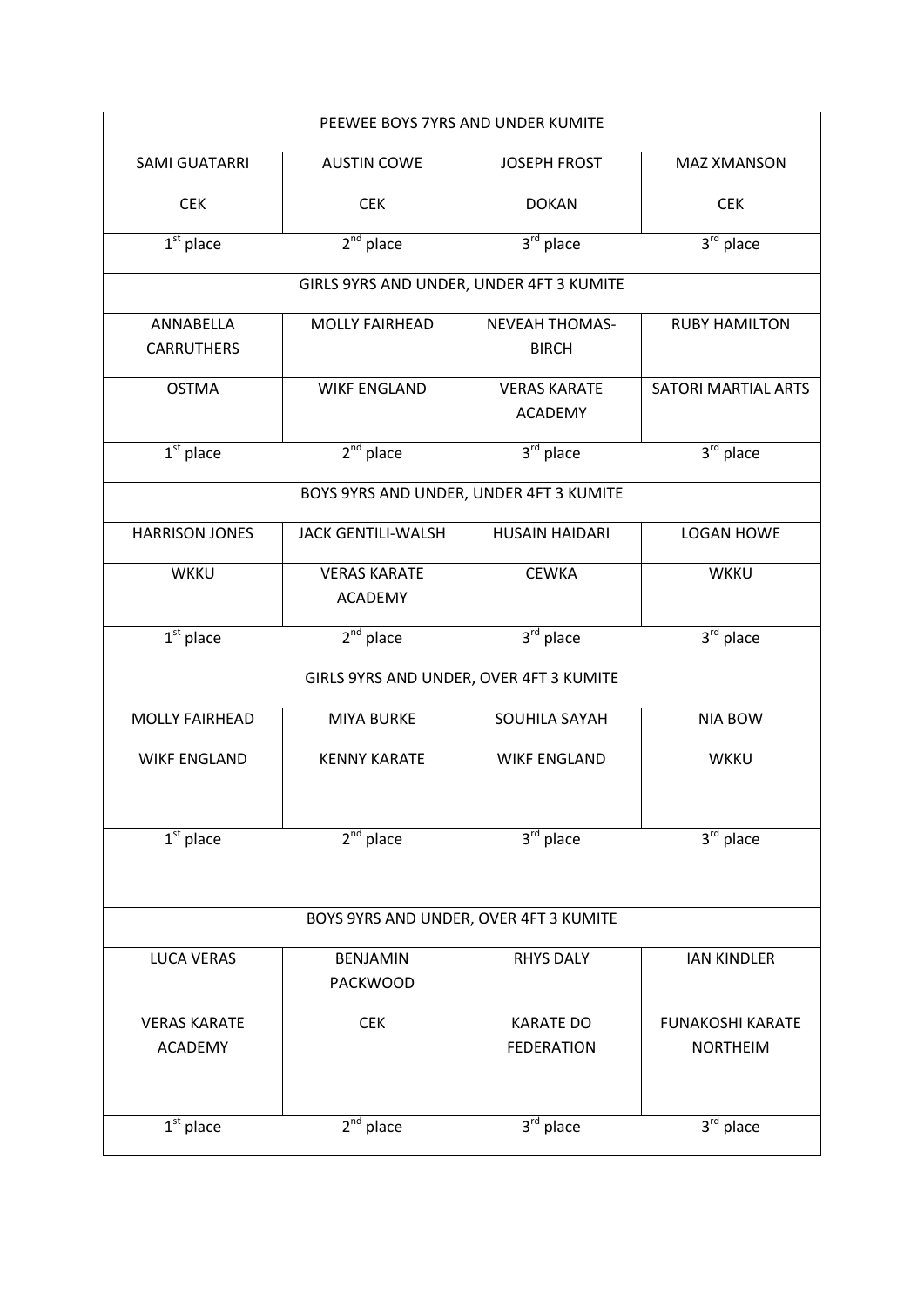| GIRLS 10-11YRS MINUS 37KG |                           |                         |                                             |  |
|---------------------------|---------------------------|-------------------------|---------------------------------------------|--|
|                           |                           |                         |                                             |  |
| <b>KATIE DAVIES</b>       | <b>NIAMH MCGREGOR</b>     | <b>ISABELLA SHIELDS</b> | ORLA MCDONALD                               |  |
| <b>CEK</b>                | <b>CEK</b>                | <b>DOKAN</b>            | <b>CEK</b>                                  |  |
| $\overline{1^{st}}$ place | $2nd$ place               | 3rd place               | $3rd$ place                                 |  |
|                           | GIRLS 10-11YRS PLUS 37KG  |                         |                                             |  |
| <b>KORI FITAL</b>         | <b>KATIE HUNNAM</b>       | <b>NYA ENVER</b>        | SHAMILAI BASAYEV                            |  |
| <b>CEK</b>                | <b>DOKAN</b>              | <b>WIKF ENGLAND</b>     | <b>KFA</b>                                  |  |
| $\overline{1^{st}}$ place | $2nd$ place               | 3rd place               | $3rd$ place                                 |  |
|                           | BOYS 10-11YRS MINUS 37KG  |                         |                                             |  |
| <b>DANIEL LYONS</b>       | <b>CHARLIE MOUNCE</b>     | <b>JOSHUA BATH</b>      | PHARRELL WILSON                             |  |
| <b>CEK</b>                | WKU                       | <b>CEK</b>              | <b>CEWKA</b>                                |  |
| $\overline{1^{st}}$ place | $2nd$ place               | 3rd place               | 3rd place                                   |  |
|                           | BOYS 10-11YRS PLUS 37KG   |                         |                                             |  |
| <b>SAMUEL PHILLIPS</b>    | <b>DANIEL REES</b>        | <b>SCOTT ANDERSON</b>   | <b>MIKA HAUBOLD</b>                         |  |
| <b>CEWKA</b>              | <b>WSKO</b>               | <b>CEK</b>              | <b>FUNOKOSHI KARATE</b><br><b>NORTHEIM</b>  |  |
| $\overline{1^{st}}$ place | $2nd$ place               | $3^{\text{rd}}$ place   | $3^{\overline{\text{rd}}}$ place            |  |
|                           | GIRLS 12-13YRS MINUS 45KG |                         |                                             |  |
| <b>CHARLOTTE THOMAS</b>   | <b>LOLA CASSIDY</b>       | <b>EVE LAIDLOW</b>      | <b>TAYLA O'BRIEN</b>                        |  |
| <b>UECHI RYU GB</b>       | <b>DOKAN</b>              | <b>CEK</b>              | <b>UECHI RYU GB</b>                         |  |
| $\overline{1^{st}}$ place | $2nd$ place               | 3rd place               | $3rd$ place                                 |  |
| GIRLS 12-13YRS PLUS 45KG  |                           |                         |                                             |  |
| <b>KATIE BURNHAM</b>      | <b>APRIL ADAMSON</b>      | <b>CHARAN DESI</b>      | <b>CARYS JONES</b>                          |  |
| <b>CEWKA</b>              | <b>CEK</b>                | HULL WADO KAI           | <b>MIDLAND KARATE</b><br><b>ASSOCIATION</b> |  |
| $\overline{1^{st}}$ place | $2nd$ place               | 3rd place               | 3rd place                                   |  |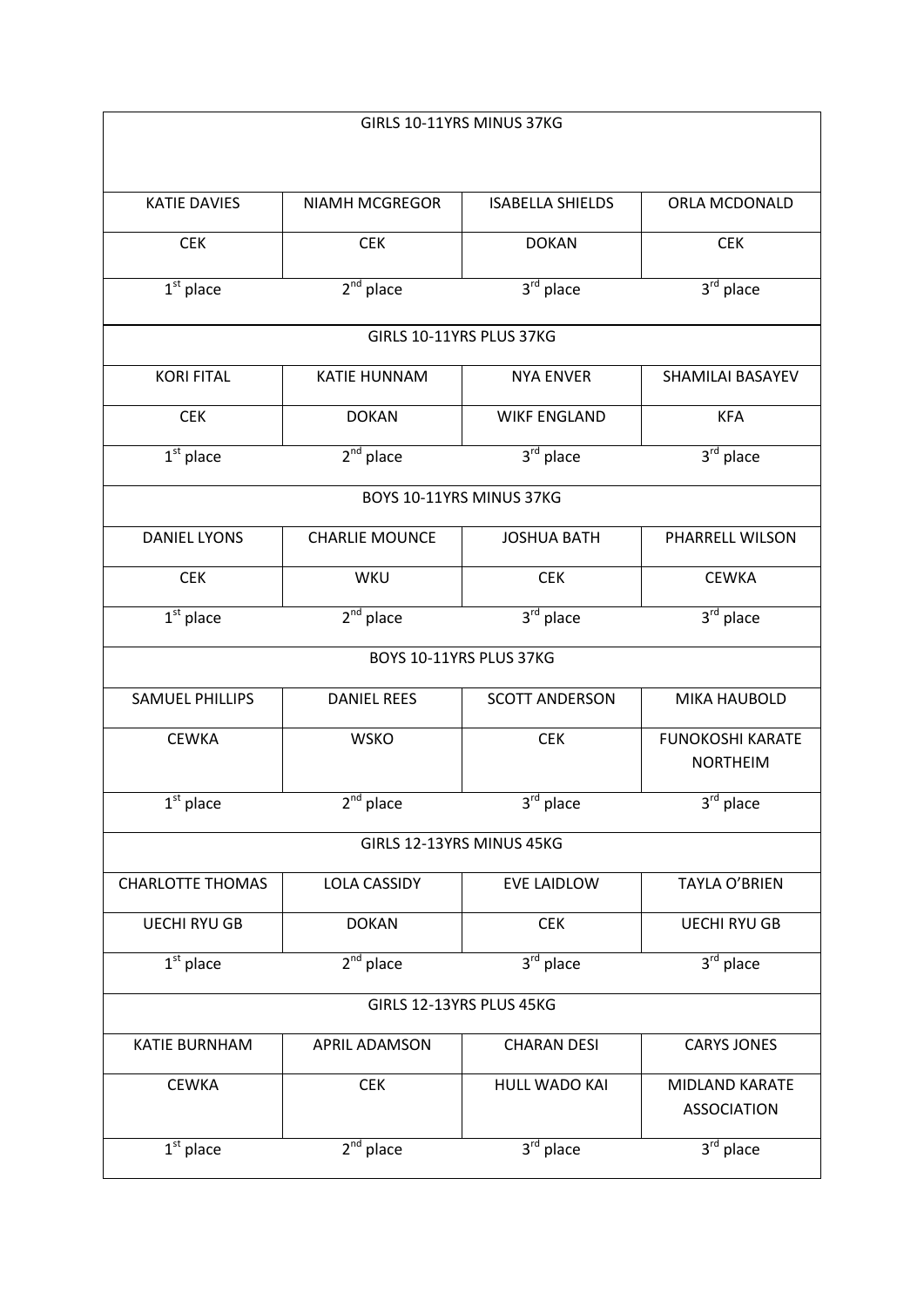| BOYS 12-13YRS MINUS 45KG               |                                        |                               |                               |  |
|----------------------------------------|----------------------------------------|-------------------------------|-------------------------------|--|
| <b>LUAN VERAS</b>                      | <b>JOCOB FAIRHEAD</b>                  | <b>AARON POWNER</b>           | <b>DAVID LLIC</b>             |  |
| <b>VERAS KARATE</b><br><b>ACADEMY</b>  | <b>WIKF ENGLAND</b>                    | <b>BLACK SUN</b>              | KARATEVERBAND<br>NIEDERSACHEN |  |
| $1st$ place                            | $2nd$ place                            | $3rd$ place                   | 3rd place                     |  |
|                                        | BOYS 12-13YRS PLUS 45KG                |                               |                               |  |
| <b>JOE HIRD</b>                        | <b>MURRAY GODFREY</b>                  | <b>JANNE HAUBOLD</b>          | <b>OLIVER MANN</b>            |  |
| <b>JKS ENGLAND</b>                     | <b>CEK</b>                             | KARATEVERBAND<br>NIEDERSACHEN | <b>KAIZEN CENTRAL</b>         |  |
| $1st$ place                            | $2nd$ place                            | 3rd place                     | $3rd$ place                   |  |
|                                        | FEMALE 14-15YRS MINUS 54KG             |                               |                               |  |
| <b>IVETA IVANOVA</b>                   | <b>EMBLA</b><br><b>KJARTANDOTTIR</b>   | <b>MEGAN PREECE</b>           | <b>CAITLYN LONIE</b>          |  |
| <b>ICELAND NATIONAL</b><br><b>TEAM</b> | <b>ICELAND NATIONAL</b><br><b>TEAM</b> | <b>CHASE WADO KAI</b>         | <b>CEK</b>                    |  |
| $1st$ place                            | $2nd$ place                            | 3rd place                     | $3rd$ place                   |  |
|                                        | FEMALE 14-15YRS PLUS 54KG              |                               |                               |  |
| <b>RACHEL BUNCE</b>                    | REBECCA BRADBURN                       | <b>ALEX STEADMAN</b>          | SASHA WYATT SUGG              |  |
| <b>CEK</b>                             | <b>DOKAN</b>                           | <b>DOKAN</b>                  | <b>WKU</b>                    |  |
| $\overline{1^{st}}$ place              | $2nd$ place                            | $3rd$ place                   | $3rd$ place                   |  |
|                                        | MALE 14-15YRS MINUS 57KG               |                               |                               |  |
| <b>ADAM GILES</b>                      | MITCHELL BRADLEY                       | <b>LOUIS NARAINE</b>          | <b>HAMZA BASAYEV</b>          |  |
| <b>KAISHO KARATE</b>                   | <b>CHASE WADO KAI</b>                  | <b>SEKF</b>                   | <b>KFA</b>                    |  |
| $1st$ place                            | $2nd$ place                            | 3rd place                     | 3rd place                     |  |
| MALE 14-15YRS MINUS 63KG               |                                        |                               |                               |  |
| <b>JOSEPH BRYANT</b>                   | <b>THOMAS AUGER</b>                    | RICHARD BASSINDER             | <b>CHRISTIE HORRILO</b>       |  |
|                                        |                                        |                               |                               |  |
| <b>UMAA</b>                            | LEA VALLEY KA                          | <b>OSTMA</b>                  | <b>KAISHO KARATE</b>          |  |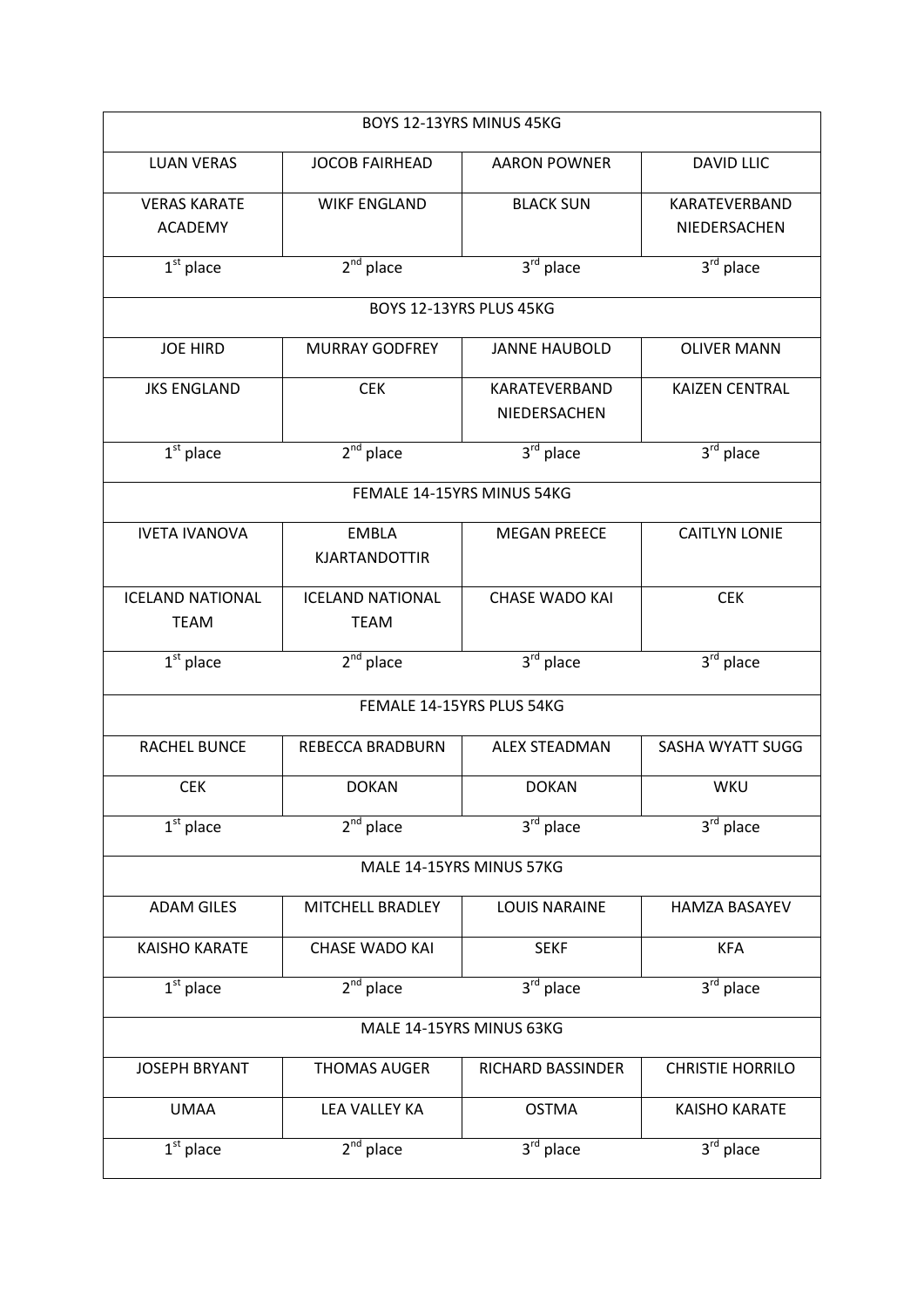| MALE 14-15YRS PLUS 63KG       |                                            |                                                                   |                                            |  |  |
|-------------------------------|--------------------------------------------|-------------------------------------------------------------------|--------------------------------------------|--|--|
| <b>BRANDON WILKINS</b>        | <b>CALLUM WALSH</b>                        | <b>MOHSEN HAIDARI</b>                                             | <b>LOGAN RICHARDS</b>                      |  |  |
| <b>WIKF ENGLAND</b>           | <b>WKKU</b>                                | <b>CEWKA</b>                                                      | <b>WKKU</b>                                |  |  |
| $1st$ place                   | $2nd$ place                                | $3rd$ place                                                       | 3rd place                                  |  |  |
|                               |                                            | FEMALE 16-17YRS MINUS 59KG                                        |                                            |  |  |
| <b>ALINA SCHIMPF</b>          | <b>ELLIE GUDGEON</b>                       | SOPHIE WARD                                                       | <b>DEMI AMARWATI</b>                       |  |  |
| KARATEVERBAND<br>NIEDERSACHEN | <b>TKW</b>                                 | WKU                                                               | <b>MIDLAN KARATE</b><br><b>ASSOCIATION</b> |  |  |
| $1st$ place                   | $2nd$ place                                | 3rd place                                                         | $3rd$ place                                |  |  |
|                               |                                            | FEMALE 16-17YRS PLUS 59KG                                         |                                            |  |  |
| <b>MEGAN HILL</b>             | <b>ARNA KATRIN</b><br><b>KRISTINDOTTIR</b> | <b>NATASHA HOLMES</b>                                             | <b>BETH JACKSON</b>                        |  |  |
| <b>CEWKA</b>                  | <b>ICELAND NATIONAL</b><br><b>TEAM</b>     | <b>KENNY KARATE</b>                                               | <b>CEWKA</b>                               |  |  |
| $1st$ place                   | $2nd$ place                                | 3rd place                                                         | $3rd$ place                                |  |  |
| MALE 16-17YRS MINUS 61KG      |                                            |                                                                   |                                            |  |  |
| <b>BEN STOREY</b>             | <b>TAHAR KHAN</b>                          | <b>JAMIE GRINDLEY</b>                                             | <b>JACK POWNER</b>                         |  |  |
| <b>TKW</b>                    | <b>JS BARIKA</b>                           | <b>KAIZEN CENTRAL</b>                                             | <b>BLACK SUN</b>                           |  |  |
| $1st$ place                   | $2^{nd}$ place                             | 3rd place                                                         | 3 <sup>rd</sup> place                      |  |  |
|                               |                                            | MALE 16-17YRS MINUS 72KG                                          |                                            |  |  |
| <b>KYLE THOMSON</b>           | <b>NASH BATSON</b>                         | <b>GEORGE ENTWISTLE</b>                                           | <b>DAVID LISTER</b>                        |  |  |
| <b>CEK</b>                    | WKKU                                       | <b>OSTMA</b>                                                      | <b>JKS ENGLAND</b>                         |  |  |
| $1st$ place                   | $2nd$ place                                | 3rd place                                                         | 3rd place                                  |  |  |
| MALE 16-17YRS PLUS 72KG       |                                            |                                                                   |                                            |  |  |
| <b>CAMERON DUFF</b>           | <b>AARON JARDINE</b>                       | <b>EDUARD CODREANU</b>                                            | <b>WILL TATHAM</b>                         |  |  |
| <b>CEK</b>                    | <b>CEK</b>                                 | <b>SHITO RYU KARATE</b><br><b>FEDERATION OF</b><br><b>ENGLAND</b> | MIDLAND KARATE<br><b>ASSOCIATION</b>       |  |  |
| $1st$ place                   | $2nd$ place                                | $3rd$ place                                                       | $3rd$ place                                |  |  |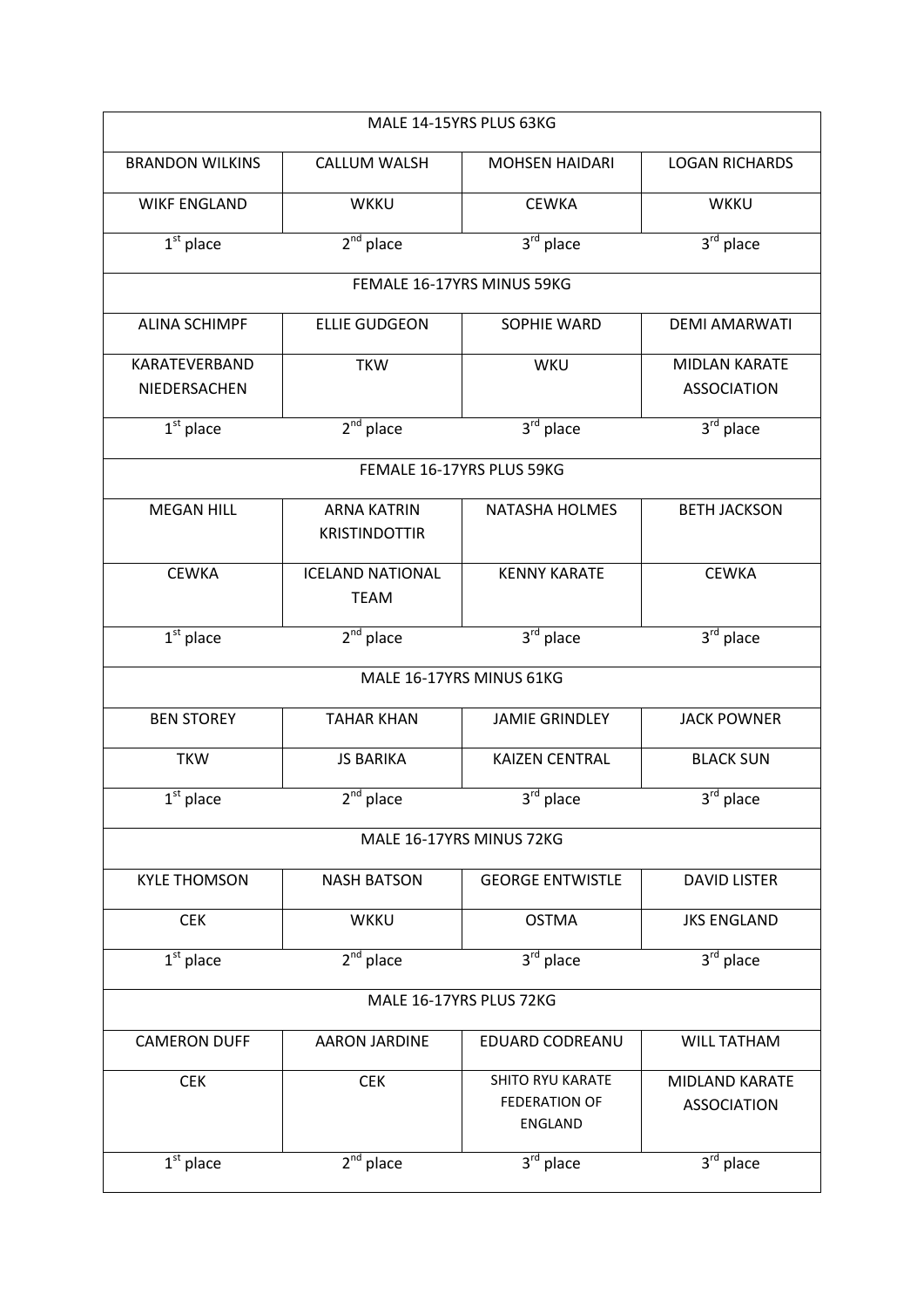|                         | FEMALE 18YRS AND ABOVE MINUS 61KG £100 PRIZE |                                             |                                           |  |  |
|-------------------------|----------------------------------------------|---------------------------------------------|-------------------------------------------|--|--|
| <b>NATALIE WILLIAMS</b> | REBECCA CRAIG                                | KATIA BOURDERBANE                           | <b>TELMA RUT</b><br><b>FRIMANNSDOTTIR</b> |  |  |
| <b>RENSHIN KAI</b>      | <b>CEK</b>                                   | <b>VERAS KARATE</b>                         | <b>ICELAND NATIONAL</b>                   |  |  |
|                         |                                              | <b>ACADEMY</b>                              | <b>TEAM</b>                               |  |  |
| $1st$ place             | $2nd$ place                                  | 3rd place                                   | $3rd$ place                               |  |  |
|                         |                                              | FEMALE 18YRS AND ABOVE PLUS 61KG £100 PRIZE |                                           |  |  |
| AMELIAHARVEY            | REBECCA CRAIG                                | PATIENCE KAKITE                             | <b>IDA ZANIEWSKA</b>                      |  |  |
| <b>CEWKA</b>            | <b>CEK</b>                                   | <b>OSTMA</b>                                | <b>KARATE DO SHITOKAI</b>                 |  |  |
| $1st$ place             | $2nd$ place                                  | $3rd$ place                                 | $3rd$ place                               |  |  |
|                         |                                              | MALE 18YRS AND ABOVE MINUS 68KG £100 PRIZE  |                                           |  |  |
| <b>JORDAN THOMAS</b>    | <b>GREG ANDERSON</b>                         | <b>MAAMAR ROUICHI</b>                       | <b>LUKE RICHARDS</b>                      |  |  |
| <b>KAIZEN CENTRAL</b>   | <b>CEK</b>                                   | <b>JS BARIKA</b>                            | <b>WSKO</b>                               |  |  |
| $1st$ place             | $2nd$ place                                  | $3rd$ place                                 | 3rd place                                 |  |  |
|                         |                                              | MALE 18YRS AND ABOVE MINUS 75KG £100 PRIZE  |                                           |  |  |
| <b>ALTON BROWN</b>      | <b>TOM LITTLE</b>                            | ALEXANDRE<br><b>BOUDERBANE</b>              | PHILLIPE BRUNNER                          |  |  |
| <b>VERAS KARATE</b>     | <b>JKS ENGLAND</b>                           | <b>ATHLETIC KARATE</b>                      | <b>KENSEIKAN KARATE-</b>                  |  |  |
| <b>ACADEMY</b>          |                                              | <b>CLUB PIGANS</b>                          | DO                                        |  |  |
| $1st$ place             | $2nd$ place                                  | $3rd$ place                                 | $3rd$ place                               |  |  |
|                         |                                              | MALE 18YRS AND ABOVE PLUS 75KG £100 PRIZE   |                                           |  |  |
| <b>JAMAAL OTTO</b>      | <b>BRANDON JEWELL</b>                        | KHALED BENGOUGA                             | <b>HACENE</b><br>ABDELMOUNAIME            |  |  |
| <b>UECHI RYU GB</b>     | <b>TKW</b>                                   | <b>JS BARIKA</b>                            | <b>JS BARIKA</b>                          |  |  |
| $1st$ place             | $2nd$ place                                  | $\overline{3}^{\text{rd}}$ place            | $3rd$ place                               |  |  |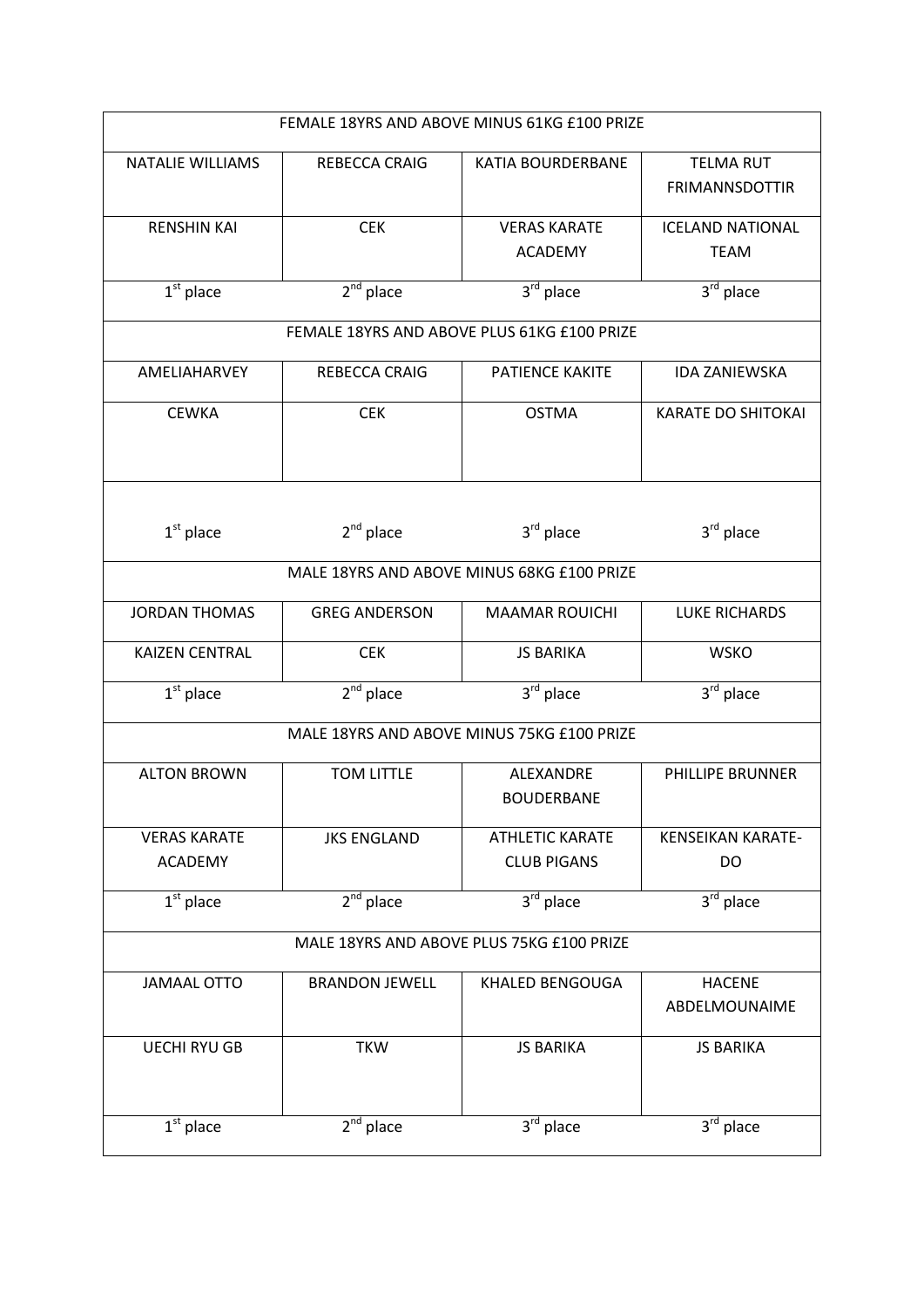|                                             | FEMALE 14-15YRS OPEN WEIGHT           |                                               |                                      |  |  |
|---------------------------------------------|---------------------------------------|-----------------------------------------------|--------------------------------------|--|--|
| LYDIA WOOLATT                               | <b>RACHEL BUNCE</b>                   | SASHA WYATT SUGG                              | <b>LUCY CAIN</b>                     |  |  |
| <b>KAISHO KARATE</b>                        | <b>CEK</b>                            | <b>WKU</b>                                    | <b>CEK</b>                           |  |  |
| $1st$ place                                 | $2nd$ place                           | $3rd$ place                                   | 3rd place                            |  |  |
|                                             |                                       | MALE 14-15YRS OPEN WEIGHT                     |                                      |  |  |
| <b>BEN LAIDLOW</b>                          | <b>MOHSEN HAIDARI</b>                 | <b>BRODIE MACKAY</b>                          | <b>THOMAS AUGER</b>                  |  |  |
| <b>CEK</b>                                  | <b>CEWKA</b>                          | <b>CEW</b>                                    | <b>LEA VALLEY KA</b>                 |  |  |
| $\overline{1^{ST}}$ place                   | $2nd$ place                           | 3rd place                                     | 3rd place                            |  |  |
|                                             |                                       | FEMALE 16-17YRS OPEN WEIGHT                   |                                      |  |  |
| <b>MEGAN HILL</b>                           | <b>BETH JACKSON</b>                   | <b>SOPHIE WARD</b>                            | <b>DEMI AMARWATI</b>                 |  |  |
| <b>CEWKA</b>                                | <b>CEWKA</b>                          | WKU                                           | MIDLAND KARATE<br><b>ASSOCIATION</b> |  |  |
| $1st$ place                                 | $2nd$ place                           | 3rd place                                     | $3rd$ place                          |  |  |
|                                             |                                       | MALE 16-17YRS OPEN WEIGHT                     |                                      |  |  |
| <b>AARON JARDINE</b>                        | <b>CAMERON DUFF</b>                   | MITCHELL WYATT<br><b>SUGG</b>                 | <b>KALIB MCINTYRE</b>                |  |  |
| <b>CEK</b>                                  | <b>CEK</b>                            | WKU                                           | <b>CEK</b>                           |  |  |
| $\overline{1}^{\text{st}}$ place            | $2nd$ place                           | 3rd place                                     | 3rd place                            |  |  |
|                                             |                                       | FEMALE 18YRS AND ABOVE OPEN WEIGHT £150 PRIZE |                                      |  |  |
| <b>NATALIE WILLIAMS</b>                     | <b>KATI BOURDERBANE</b>               | <b>IDA ZANIEWSKA</b>                          | <b>MADDISON MOORE</b>                |  |  |
| <b>RENSHIN KAI</b>                          | <b>VERAS KARATE</b><br><b>ACADEMY</b> | <b>KARATE DO SHITO KAI</b>                    | <b>KAISHO KARATE</b>                 |  |  |
| $\overline{1^{st}}$ place                   | $2nd$ place                           | 3rd place                                     | 3rd place                            |  |  |
| MALE 18YRS AND ABOVE OPEN WEIGHT £150 PRIZE |                                       |                                               |                                      |  |  |
| <b>BRANDON JEWELL</b>                       | <b>GEROGE ADRIAN</b>                  | MOLOUME OOTTMAN                               | <b>JAMAAL OTTO</b>                   |  |  |
| <b>TKW</b>                                  | <b>KAISHO KARATE</b>                  | <b>JS BARIKA</b>                              | <b>UECHI RYU GB</b>                  |  |  |
| $1st$ place                                 | $2nd$ place                           | $3rd$ place                                   | $3rd$ place                          |  |  |